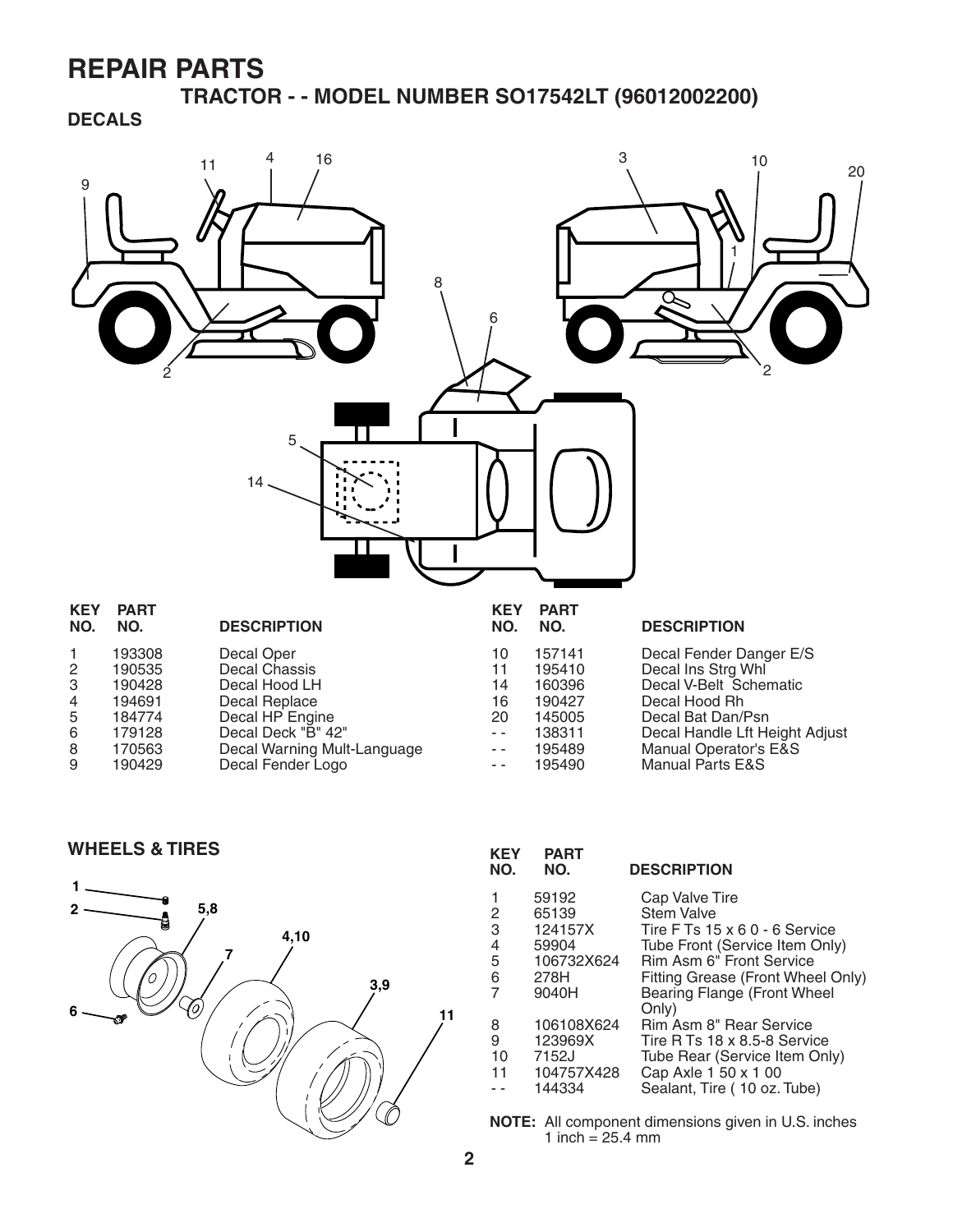**TRACTOR - - MODEL NUMBER SO17542LT (96012002200) SCHEMATIC**

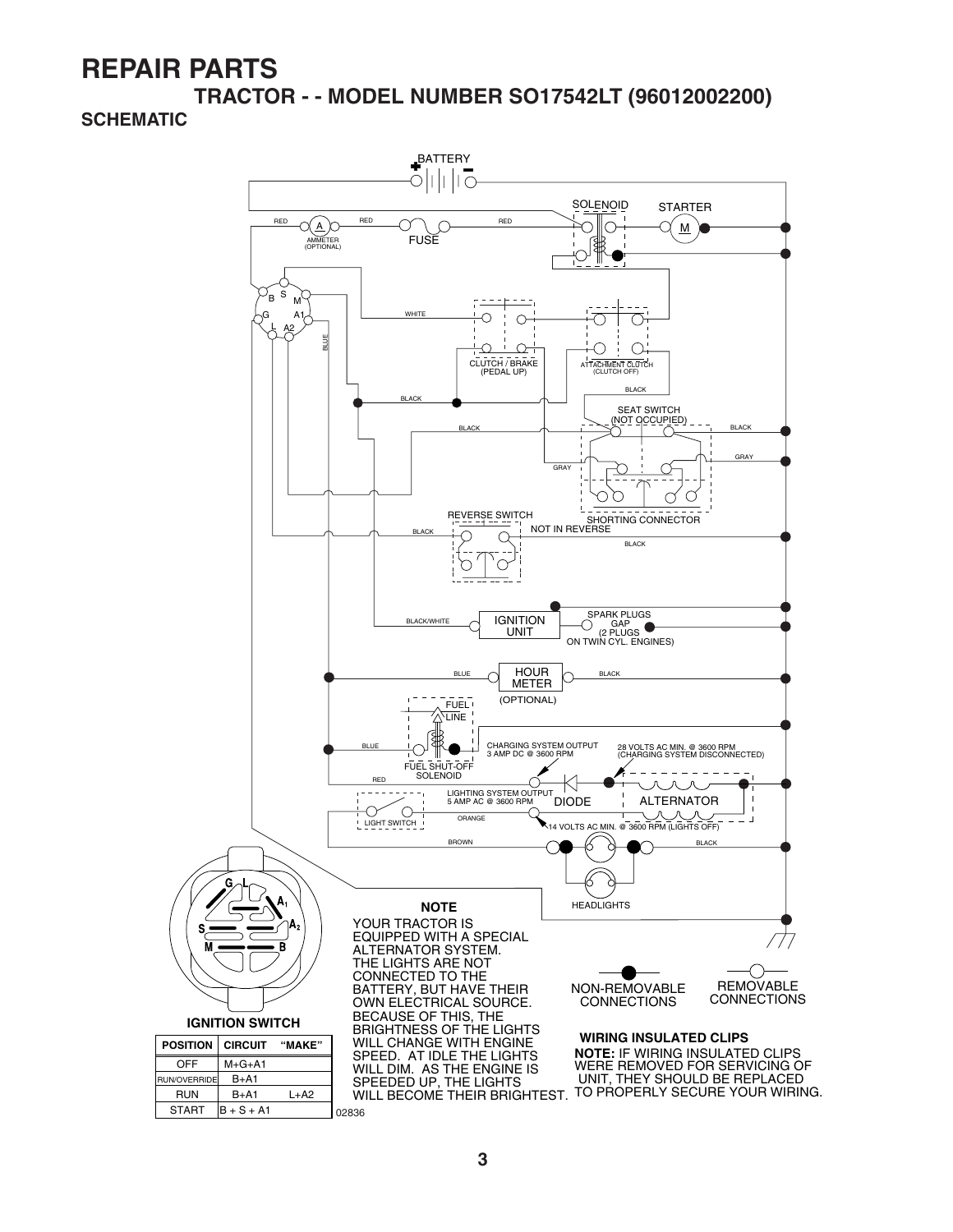**TRACTOR - - MODEL NUMBER SO17542LT (96012002200) ELECTRICAL**

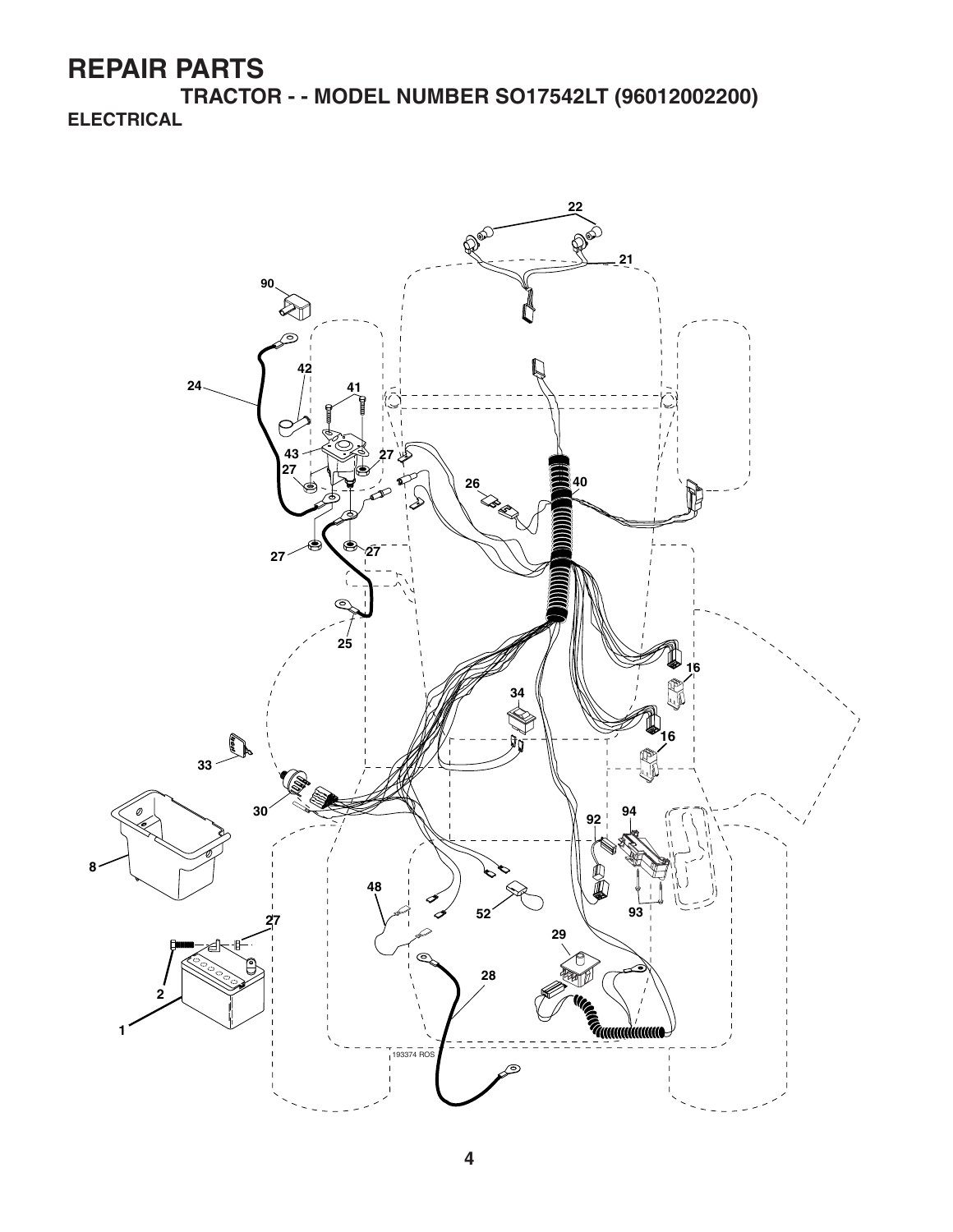#### **TRACTOR - - MODEL NUMBER SO17542LT (96012002200) ELECTRICAL**

| <b>KEY</b>             | <b>PART</b>         |                                               |
|------------------------|---------------------|-----------------------------------------------|
| NO.                    | NO.                 | <b>DESCRIPTION</b>                            |
| 1                      | 163465              | Battery 12 Volt 25 Amp                        |
| $2 \quad \blacksquare$ | 74760412            | Bolt Hex Hd 1/4-20 unc x 3/4                  |
| 8                      | 176689              | <b>Box Battery</b>                            |
| 16                     | 176138              | Switch Interlock Push -In                     |
| 21 —                   | 183759              | Harness Asm Light W/4152J                     |
| 22                     | 4152J               | Bulb Light #1156                              |
|                        | 24 4799J            | Cable Battery 6 Ga. 11"red                    |
|                        | 25 146147           | Cable Battery 6 Ga. w/16 wire, red            |
|                        | 26 175158           | Fuse 20 AMP                                   |
|                        | 27 73510400         | Nut Keps Hex 1/4-20 unc                       |
| 28 —                   | 4207J               | Cable Ground 6 Ga. 12" black                  |
|                        | 29 192749           | <b>Switch Seat</b>                            |
| 30                     | 193350              | Switch Ign                                    |
|                        | 33 140401           | Key Ign                                       |
|                        | 34 110712X          | Switch Light/Reset                            |
|                        | 40 193374           | Harness Ign                                   |
|                        | 41 71110408         | Bolt Blk Fin Hex 1/4-20 x 1/2                 |
| 42                     | 131563              | Cover Terminal Red                            |
| 43                     | 178861              | Solenoid                                      |
|                        | 48 140844           | Adapter Ammeter                               |
| 52                     | 141940<br>90 180449 | <b>Protection Wire Loop</b><br>Cover Terminal |
|                        | 92 193465           | Harness Pigtail Reverse Switch                |
|                        | 93 192540           | Screw Plastite 10-14 x 2.0                    |
| 94                     | 191834              | Module Reverse ROS                            |
|                        |                     |                                               |

**NOTE:** All component dimensions give in U.S. inches 1 inch =  $25.4$  mm.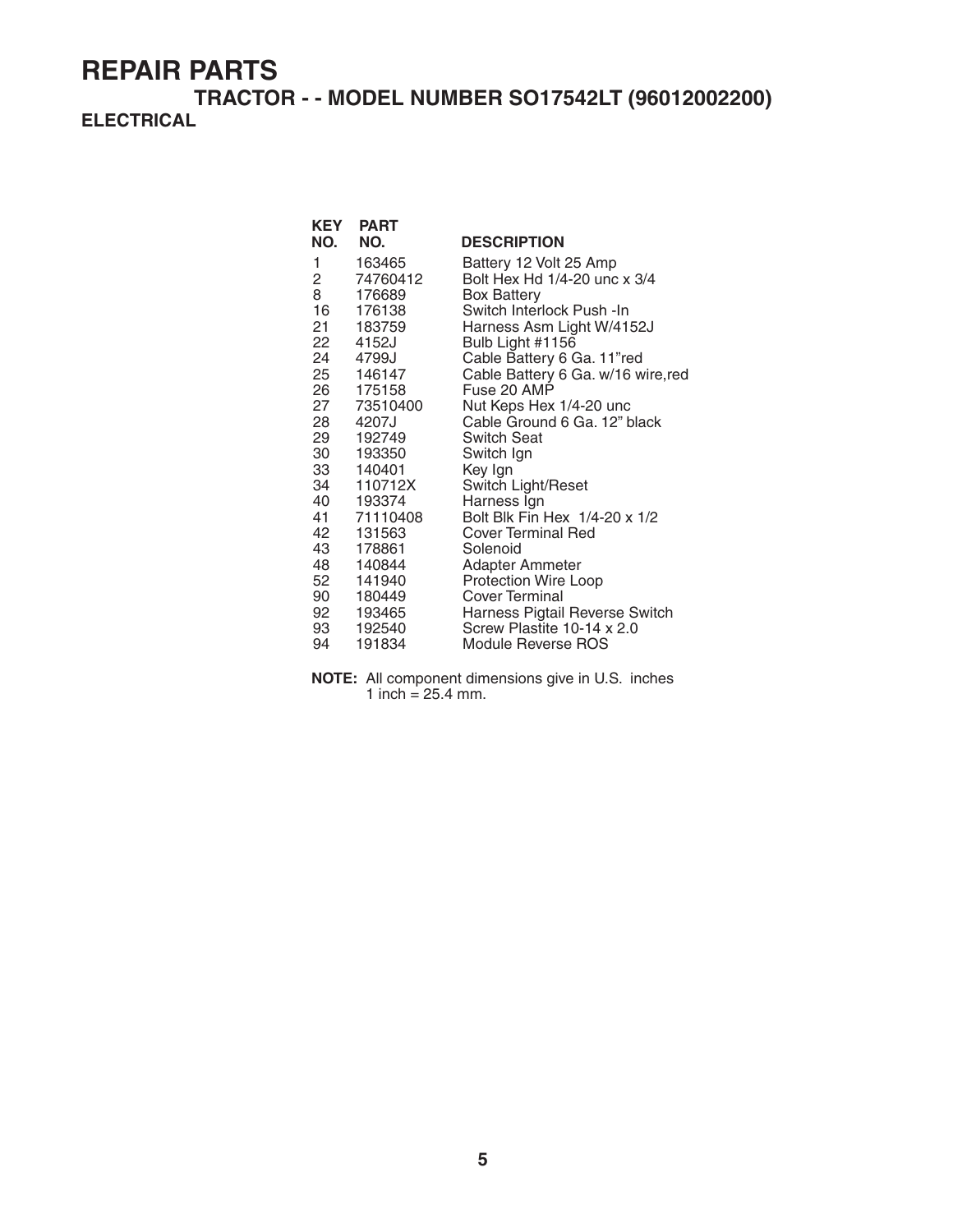**TRACTOR - - MODEL NUMBER SO17542LT (96012002200) CHASSIS AND ENCLOSURES**

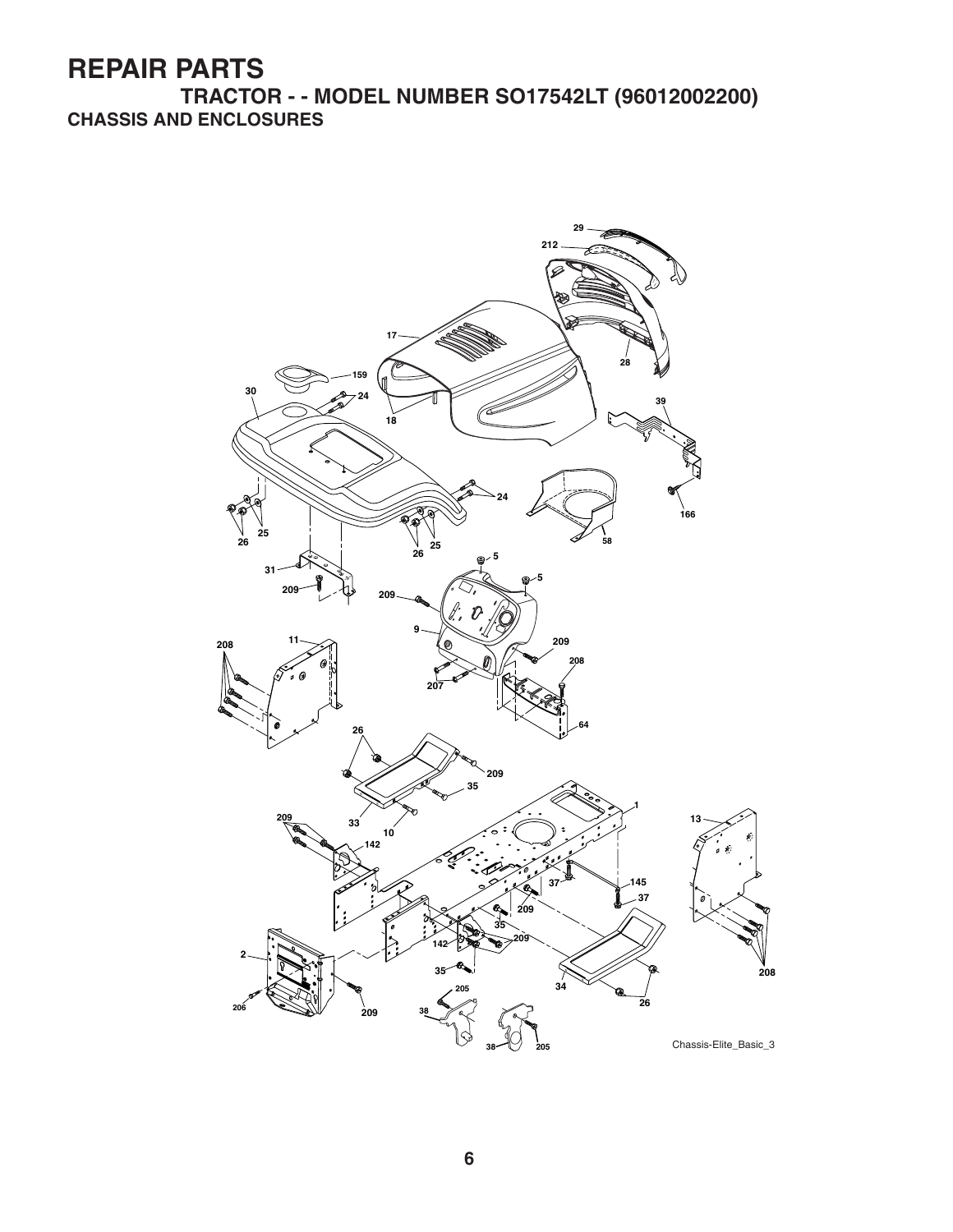#### **TRACTOR - - MODEL NUMBER SO17542LT (96012002200) CHASSIS AND ENCLOSURES**

| <b>KEY</b><br>NO.   | <b>PART</b><br>NO.   | <b>DESCRIPTION</b>                                                |
|---------------------|----------------------|-------------------------------------------------------------------|
| 1                   | 174619               | Chassis                                                           |
| $\overline{c}$<br>5 | 176554<br>155272     | Drawbar                                                           |
| 9                   | 193510X010           | <b>Bumper Hood/Dash</b><br>Dash                                   |
| 10                  | 72140608             | Bolt Carriage 3/8-16 x 1                                          |
| 11                  | 174996               | Panel Dash Lh                                                     |
| 13                  | 179174X010           | Panel Dash Rh                                                     |
| 17                  | 183394X505           | Hood                                                              |
| 18                  | 126938X              | <b>Bumper Hood</b>                                                |
| 24                  | 74780616             | Bolt Fin Hex 3/8-16 x 1 Gr. 5                                     |
| 25                  | 19131312             | Washer 13/32 x 13/16 x 12 Ga.                                     |
| 26                  | 73800600             | Nut Lock Hex W/Ins 3/8-16 unc                                     |
| 28                  | 183826               | Grille                                                            |
| 29                  | 183824X599           | Lens                                                              |
| 30                  | 192528X505           | Fender                                                            |
| 31                  | 136619               | <b>Bracket Support Fender</b>                                     |
| 33                  | 179716X505           | Footrest Pnt Lh                                                   |
| 34<br>35            | 179717X505           | <b>Footrest Pnt Rh</b>                                            |
| 37                  | 72110606<br>17490508 | Bolt Rdhd Sht Sqnk 3/8-16 x 3/4<br>Screw Thdrol 6/16-18 x 1/2 TYT |
| 38                  | 175710               | Bracket Asm. Pivot Mower Rear                                     |
| 39                  | 174714               | <b>Bracket Pivot</b>                                              |
| 58                  | 150127               | Duct Air                                                          |
| 64                  | 154798               | Dash Lower STLT                                                   |
| 142                 | 175702               | <b>Plate Reinforcement STLT</b>                                   |
| 145                 | 156524               | Rod Pivot Chassis/Hood                                            |
| 159                 | 169473X428           | Cupholder                                                         |
| 166                 | 171875               | Screw HWHD Hi-Lo #13-16 x 5/8                                     |
| 205                 | 17490608             | Screw Thdrol 3/8-16 x 1-1/4                                       |
| 206                 | 170165               | Bolt Shoulder 5/16-18                                             |
| 207                 | 17670508             | Screw Thdrol 5/16-18 x 1/2                                        |
| 208                 | 17670608             | Screw Thdrol 3/8-16 x 1/2                                         |
| 209                 | 17000612             | Screw Hex Wsh Thdr. 3/8-16 x 3/4                                  |
| 212<br>278          | 183823               | <b>Insert Lens Reflect</b>                                        |
| $ -$                | 191611<br>187801     | Screw 10 x 3/4 Single Lead-Hex<br><b>Plug Dome</b>                |
| $ -$                | 5479J                | Plug Btn Blk .359                                                 |
|                     |                      |                                                                   |

**NOTE:** All component dimensions given in U.S. inches 1 inch  $= 25.4$  mm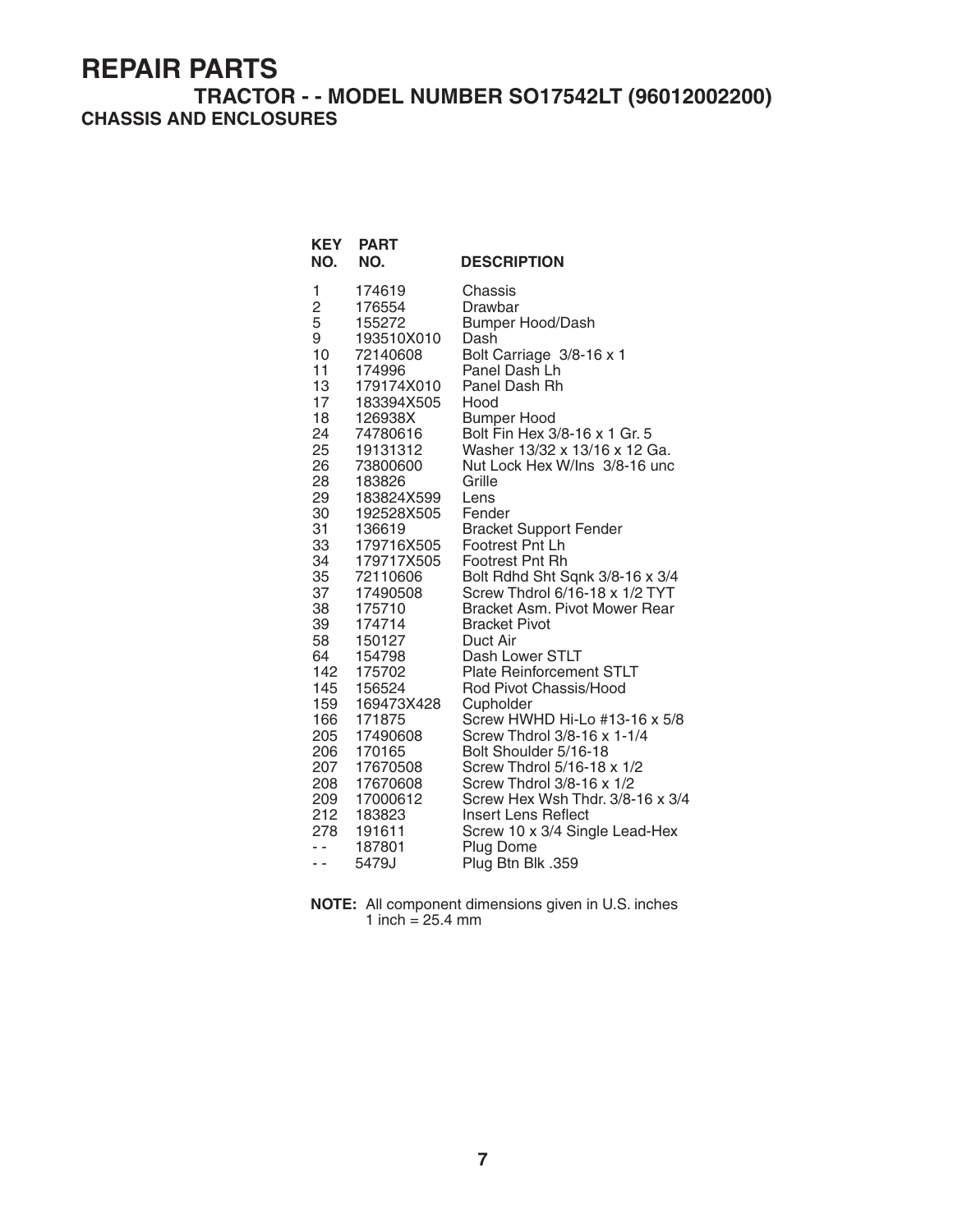**TRACTOR - - MODEL NUMBER SO17542LT (96012002200)**

**DRIVE**

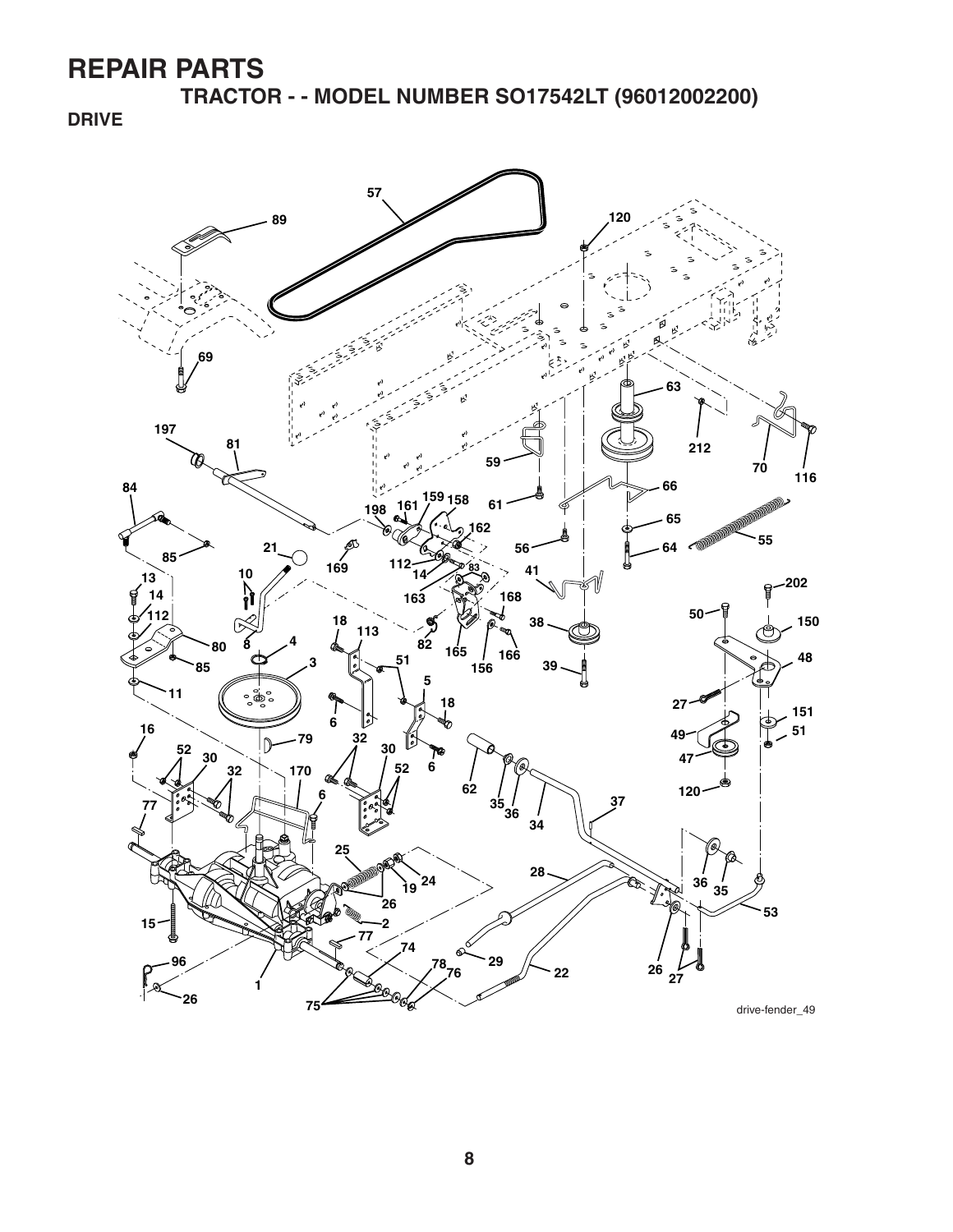#### **TRACTOR - - MODEL NUMBER SO17542LT (96012002200)**

#### **DRIVE**

| <b>KEY</b><br>NO. | <b>PART</b><br>NO.   | <b>DESCRIPTION</b>                                                              | <b>KEY</b><br>NO. | <b>PART</b><br>NO.        | <b>DESCRIPTION</b>                                               |
|-------------------|----------------------|---------------------------------------------------------------------------------|-------------------|---------------------------|------------------------------------------------------------------|
| 1                 | .                    | Transaxle Peerless (206-545C)<br>(Order parts from transaxle manu-<br>facturer) | 62<br>63<br>64    | 8883R<br>175410<br>173937 | Cover Pedal Blk Round<br><b>Engine Pulley</b><br><b>Bolt Hex</b> |
| 2                 | 146682               | Spring Return Brake T/a Zinc                                                    | 65                | 10040700                  | Washer Lock Hvy Hlcl Spr 7/16                                    |
| 3                 | 123666X              | Pulley Transaxle 18" tires                                                      | 66                | 154778                    | Keeper Belt Engine Foolproof                                     |
| 4                 | 12000028             | Ring Retainer # 5100-62                                                         | 69                | 142432                    | Screw Hex wsh HiLo 1/4 x 1/2 unc                                 |
| 5                 | 121520X              | Strap Torque 30 Degrees                                                         | 70                | 134683                    | Guide Belt Mower Drive RH                                        |
| 6<br>8            | 17000512<br>192706   | Screw 5/16-18 X 3/4<br>Rod Shift Fender Adjust Lt                               | 74<br>75          | 137057<br>121749X         | Spacer Axle<br>Washer 25/32 x 1 1/4 x 16 Ga.                     |
| 10                | 76020416             | Pin Cotter 1/8 X 1 Cad                                                          | 76                | 12000001                  | E-ring #5133-75                                                  |
| 11                | 105701X              | Washer Plate Shf 388 Sq Hole                                                    | 77                | 123583X                   | Key Square 2 0 x 1845/1865                                       |
| 13                | 74550412             | Bolt 1/4-28 Unf Gr. 8 W/Patch                                                   | 78                | 121748X                   | Washer 25/32 x 1-5/8 x 16 Ga.                                    |
| 14                | 10040400             | Washer Lock Hvy Helical                                                         | 79                | 2228M                     | Key Woodruff #9 3/16 x 3/4                                       |
| 15                | 74490544             | Bolt Hex FLGHD 5/16-18 Gr. 5                                                    | 80                | 131486                    | Arm Shift                                                        |
| 16<br>18          | 73800500<br>74780616 | Nut Lock Hex w/ins 5/16-18<br>Bolt, Fin Hex 3/8-16 unc x 1 Gr. 5                | 81                | 165594                    | Shaft Asm Cross Tapered PMST/<br>20                              |
| 19                | 73800600             | Nut Lock 3/8-16 Unc                                                             | 82                | 123782X                   | Spring Torsion T/a                                               |
| 21                | 106933X              | Knob                                                                            | 83                | 19171216                  | Washer 17/32 x 3/4 x 16 Ga.                                      |
| 22                | 130804               | Rod Brake Blk Zinc 26 840                                                       | 84                | 166228                    | Link Transaxle PMST/18" Zinc                                     |
| 24                | 73350600             | Nut Hex Jam 3/8-16 unc                                                          | 85                | 150360                    | Nut Lock Center 1/4 - 28 FNTHD                                   |
| 25                | 106888X              | Spring Rod Brake 2 00 Zinc                                                      | 89                | 192053X428                | <b>Console Shift STLT</b>                                        |
| 26<br>27          | 19131316<br>76020412 | Washer 13/32 x 13/16 x 16 Ga.<br>Pin Cotter 1/8 x 3/4 Cad                       | 96<br>112         | 4497H<br>19091210         | <b>Retainer Spring 1"</b>                                        |
| 28                | 175765               | Rod Brake Parking LT/YT                                                         | 113               | 127285X                   | Washer 9/32 x 3/4 x 10 Ga.<br>Strap Torque LT                    |
| 29                | 71673                | Cap Brake Parking                                                               | 116               | 72140608                  | Bolt Rdhd Sq Neck 3/8-16 x 1                                     |
| 30                | 174973               | <b>Bracket Mtg Transaxle</b>                                                    | 120               | 73900600                  | Nut Lock Flg. 3/8-16 unc                                         |
| 32                | 74760512             | Bolt Hex Hd 5/16-18 unc x 3/4                                                   | 150               | 175456                    | <b>Spacer Retainer</b>                                           |
| 34                | 175578               | <b>Shaft Asm Pedal Foot</b>                                                     | 151               | 19133210                  | Washer 13/32 x 2 x 10                                            |
| 35                | 120183X              | Bearing Nylon Blk 629 Id                                                        | 156               | 166002                    | Washer Srrted 5/16ID x 1.125                                     |
| 36                | 19211616             | Washer 21/32 x 1 x 16 Ga.                                                       | 158               | 165589                    | <b>Bracket Shift Mount</b>                                       |
| 37<br>38          | 1572H<br>179114      | Pin Roll 3/16 X 1"                                                              | 159               | 183900                    | Hub Tapered Flange Shift Lt                                      |
| 39                | 72110622             | <b>Pulley Composite Flat</b><br>Bolt RDHD 3/8-16 unc x 2-3/4 Gr. 5              | 161<br>162        | 72140406<br>73680400      | Bolt Rdhd Sqnk 1/4-20 x 3/4<br>Nut Crownlock 1/4-20 unc          |
| 41                | 175556               | Keeper Belt Flat Idler                                                          | 163               | 74780416                  | Bolt Hex Fin 1/4-20 unc x 1 Gr. 5                                |
| 47                | 127783               | Pulley Idler V Groove Plastic                                                   | 165               | 165623                    | <b>Bracket Pivot Lever</b>                                       |
| 48                | 154407               | <b>Bellcrank Asm</b>                                                            | 166               | 17490510                  | Screw 5/16-18 x 5/8                                              |
| 49                | 123205X              | <b>Retainer Belt Style Spring</b>                                               | 168               | 165492                    | Bolt Shoulder 5/16-18 x .561                                     |
| 50                | 72110612             | Bolt Carr. Sh. 3/8-16 x 1-1/2 Gr. 5                                             | 169               | 165580                    | <b>Plate Fastening</b>                                           |
| 51                | 73680600             | Nut Crownlock 3/8-16 unc                                                        | 170               | 187414                    | Keeper Belt Transaxle Gear                                       |
| 52                | 73680500             | Nut Crownlock 5/16-18 unc                                                       | 197               | 169613                    | Nyliner Snap-In                                                  |
| 53<br>55          | 105710X<br>105709X   | Link Clutch<br>Spring Return Clutch 6 75                                        | 198<br>202        | 169593<br>72110614        | <b>Washer Nyliner</b><br>Bolt RdHd 3/8-16 unc x 1-3/4 Gr.        |
| 56                | 17060620             | Screw 3/8-16 x 1-1/4                                                            |                   |                           |                                                                  |
| 57                | 130801               | V-Belt Ground Drive 95 25                                                       | 212               | 145212                    | Nut Hexflange Lock                                               |
| 59                | 169691               | Keeper Belt Span Ctr                                                            |                   |                           | NOTE: All component dimensions given in U.S. inches              |
| 61                | 17120614             | Screw 3/8-16 x .875                                                             |                   | 1 inch = $25.4$ mm        |                                                                  |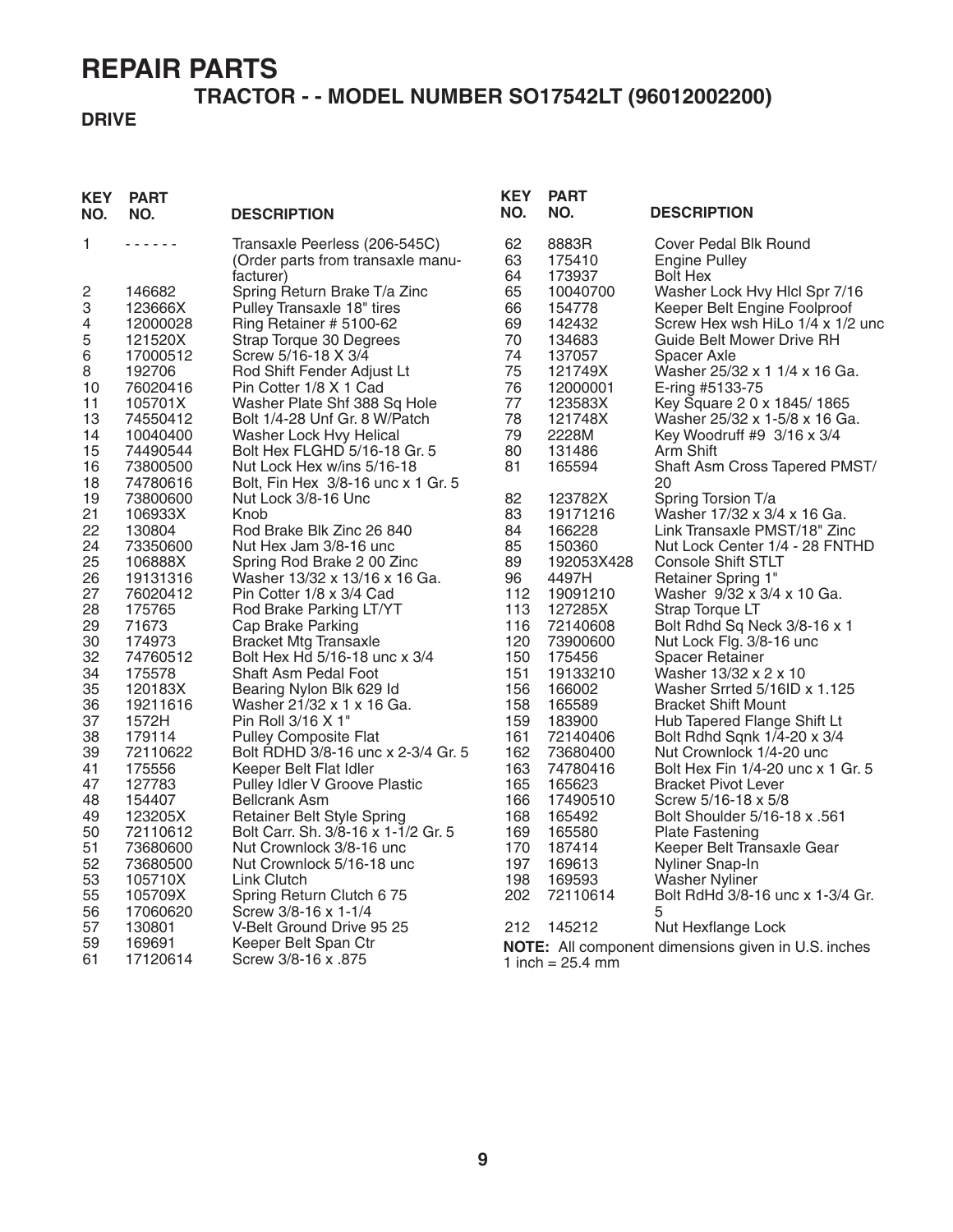**TRACTOR - - MODEL NUMBER SO17542LT (96012002200) STEERING ASSEMBLY**

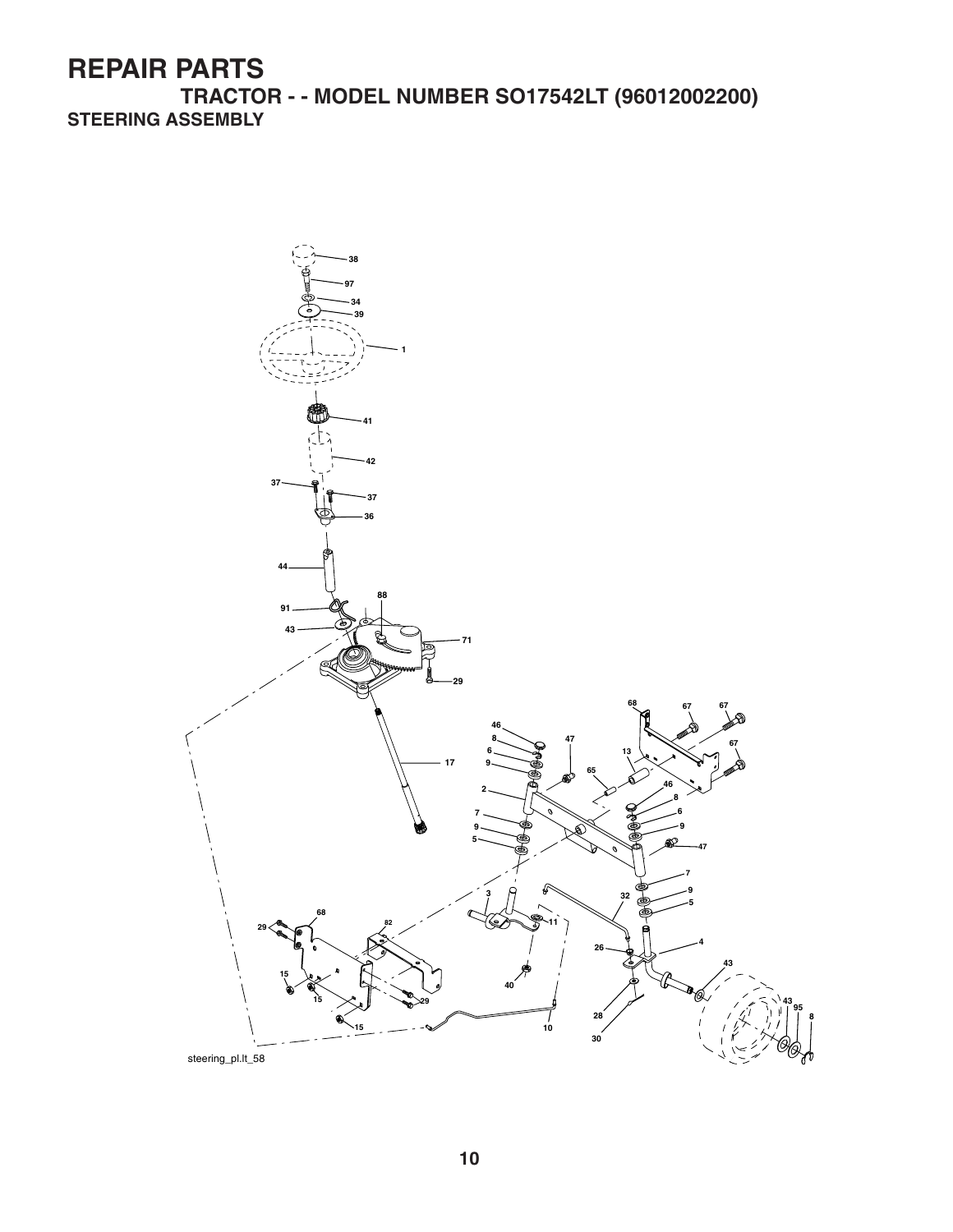**TRACTOR - - MODEL NUMBER SO17542LT (96012002200) STEERING ASSEMBLY**

| <b>KEY</b><br>NO. | <b>PART</b><br>NO. | <b>DESCRIPTION</b>                              |
|-------------------|--------------------|-------------------------------------------------|
| 1                 | 186780             | <b>Wheel Steering Auto Black</b>                |
| $\overline{c}$    | 175131             | Axle Asm Front                                  |
| 3                 | 169840             | Spindle Asm Lh                                  |
| 4                 | 169839             | Spindle Asm Rh                                  |
| 5                 | 6266H              | <b>Bearing Race Thrust Harden</b>               |
| 6                 | 121748X            | Washer 25/32 x 1 5/8 x 16 Ga.                   |
| 7                 | 19272016           | Washer 27/32 x 1 1/4 x 16 Ga.                   |
| 8                 | 12000029           | Ring Klip #t5304-75                             |
| 9<br>10           | 3366R              | <b>Bearing Col Strg Blk</b>                     |
| 11                | 175121<br>10040600 | Link Drag Extended<br>Lockwasher                |
| 13                | 136518             | Spacer Bearing Axle Front                       |
| 15                | 145212             | <b>Hex Flange Lock</b>                          |
| 17                | 190753             | Shaft Asm Strg                                  |
| 26                | 126847X            | Bushing Rod Tie Blk Lt                          |
| 28                | 19131416           | Washer 13/32 x 7/8 x 16 Ga.                     |
| 29                | 17000612           | Screw 3/8-16 x 3/4                              |
| 30                | 76020412           | Pin                                             |
| 32                | 192757             | Rod Tie Wire Form 19 75 Mech                    |
| 34                | 10040500           | Washer Lock Hvy 5/16                            |
| 36                | 155099             | Bushing Strg 5/8 Id Dash                        |
| 37                | 152927             | Screw $TT$ #10-32 x 5 x 3/8 Flange              |
| 38                | 192916             | Insert Cap Strg                                 |
| 39                | 19113812           | Washer 11/32 ID x 2-3/8 OD 12 Gr.               |
| 40<br>41          | 73540600<br>186737 | <b>Nut Crownlock</b><br>Adaptor Wheel Strg .760 |
| 42                | 145054X428         | <b>Boot Dash Steering</b>                       |
| 43                | 121749X            | Washer 25/32 x 1 1/4 x 16 Ga.                   |
| 44                | 190752             | <b>Extension Steering</b>                       |
| 46                | 121232X            | Cap Spindle Fr Top Blk                          |
| 47                | 183226             | <b>Fitting Grease</b>                           |
| 65                | 160367             | Spacer Brace Axle                               |
| 67                | 72110618           | Bolt Rdhd Sq 3/8-16 unc x 2-1/4                 |
| 68                | 169827             | <b>Brace Axle</b>                               |
| 71                | 175146             | <b>Steering Asm</b>                             |
| 82                | 169835             | <b>Bracket Susp Chassis Front</b>               |
| 88                | 175118             | Bolt Shoulder 7/16-20                           |
| 91                | 175553             | <b>Clip Steering</b>                            |
| 95                | 188967             | Washer Hardened                                 |
| 97                | 74780564           | Bolt 5/16-18 unc x 4" L Gr. 5                   |

**NOTE:** All component dimensions given in U.S. inches 1 inch  $= 25.4$  mm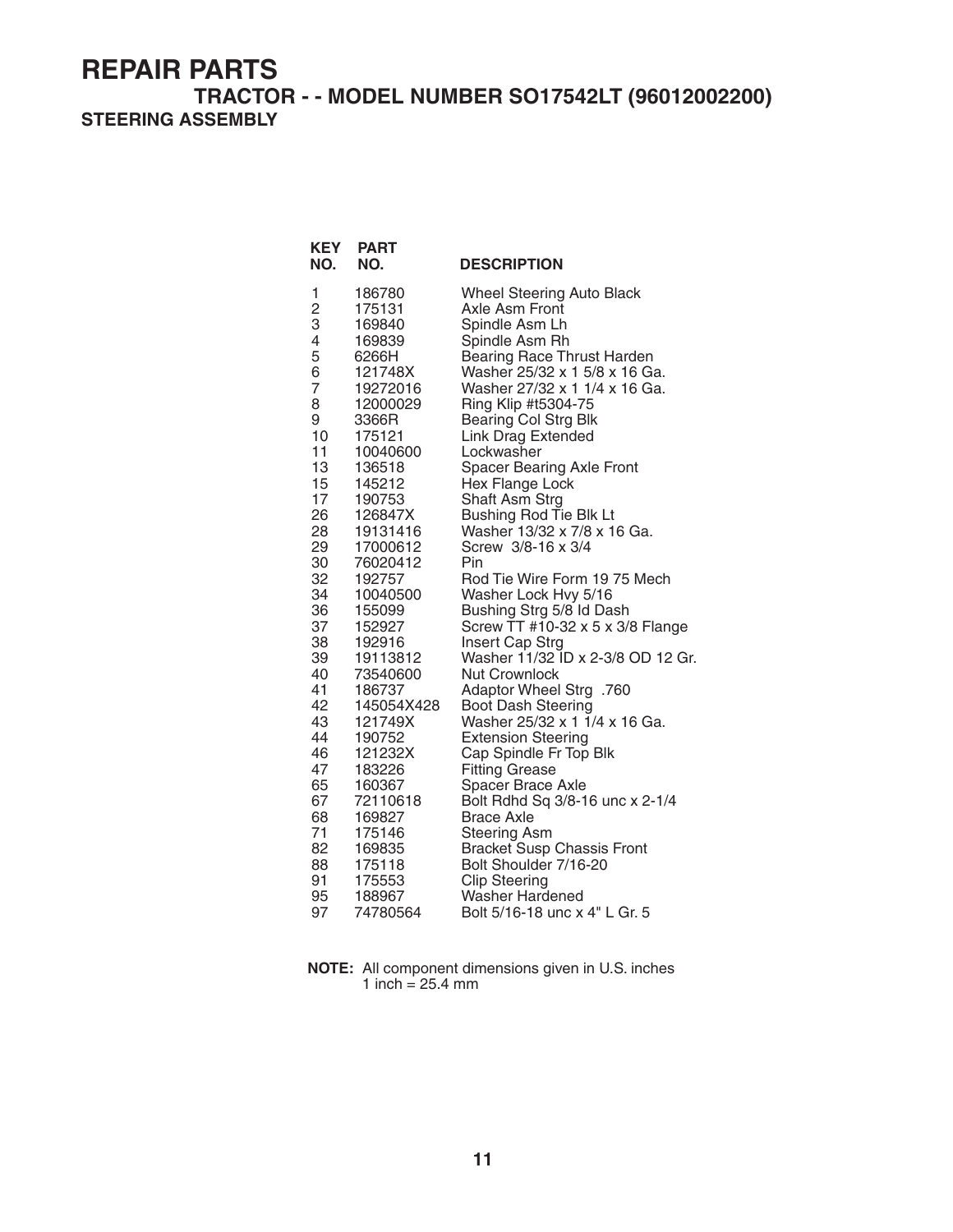**TRACTOR - - MODEL NUMBER SO17542LT (96012002200)**

#### **ENGINE**



| <b>KEY</b><br>NO. | <b>PART</b><br>NO. | <b>DESCRIPTION</b>                                                                            |
|-------------------|--------------------|-----------------------------------------------------------------------------------------------|
| 2<br>3            | 170551<br>17720408 | Control Throttle / Choke Flag<br>Screw Hex Thd Cut 1/4-20 x 1/2<br>Engine Briggs Model 31C707 |
|                   |                    | (Order Parts From Engine Manu-<br>facturer)                                                   |
| 4                 | 137352             | Muffler Exhaust B&S Lt                                                                        |
| 13                | 165291             | Gasket 1 313 Id Tin Plated                                                                    |
| 14                | 148456             | Tube Drain Oil Easy                                                                           |
| 23                | 169837             | Shield Browning/Debris Guard                                                                  |
| 29                | 137180             | <b>Arrestor Spark</b>                                                                         |
| 31                | 187750             | Tank Fuel 1 25 Fr                                                                             |
| 32                | 140527             | Cap Asm Fuel W/sym Vented                                                                     |
| 33                | 123487X            | Clamp Hose Blk                                                                                |

| KEY<br>NO.                                         | <b>PART</b><br>NO.                                                                                | <b>DESCRIPTION</b>                                                                                                                                                                                                                                                 |
|----------------------------------------------------|---------------------------------------------------------------------------------------------------|--------------------------------------------------------------------------------------------------------------------------------------------------------------------------------------------------------------------------------------------------------------------|
| 37<br>38<br>40<br>44<br>45<br>46<br>72<br>78<br>81 | 137040<br>181654<br>124028X<br>17670412<br>17000612<br>19091416<br>183906<br>17060620<br>73510400 | Line Fuel 20"<br>Plug Drain Oil Easy<br>Bushing Snap Nyl Blk Fuel Line<br>Screw Hexwsh Thdrol 1/4-20 x 3/4<br>Screw Hex Wsh Thdrol 3/8-16<br>Washer 9/32 X 7/8 X 16 Ga.<br>Screw Socket Head 5/16-18 x 1<br>Screw Thdrol 3/8-16 x 1-1/4<br>Nut Keps Hex 1/4-20 unc |
|                                                    |                                                                                                   |                                                                                                                                                                                                                                                                    |

**NOTE:** All component dimensions given in U.S. inches 1 inch =  $25.4 \, \text{mm}$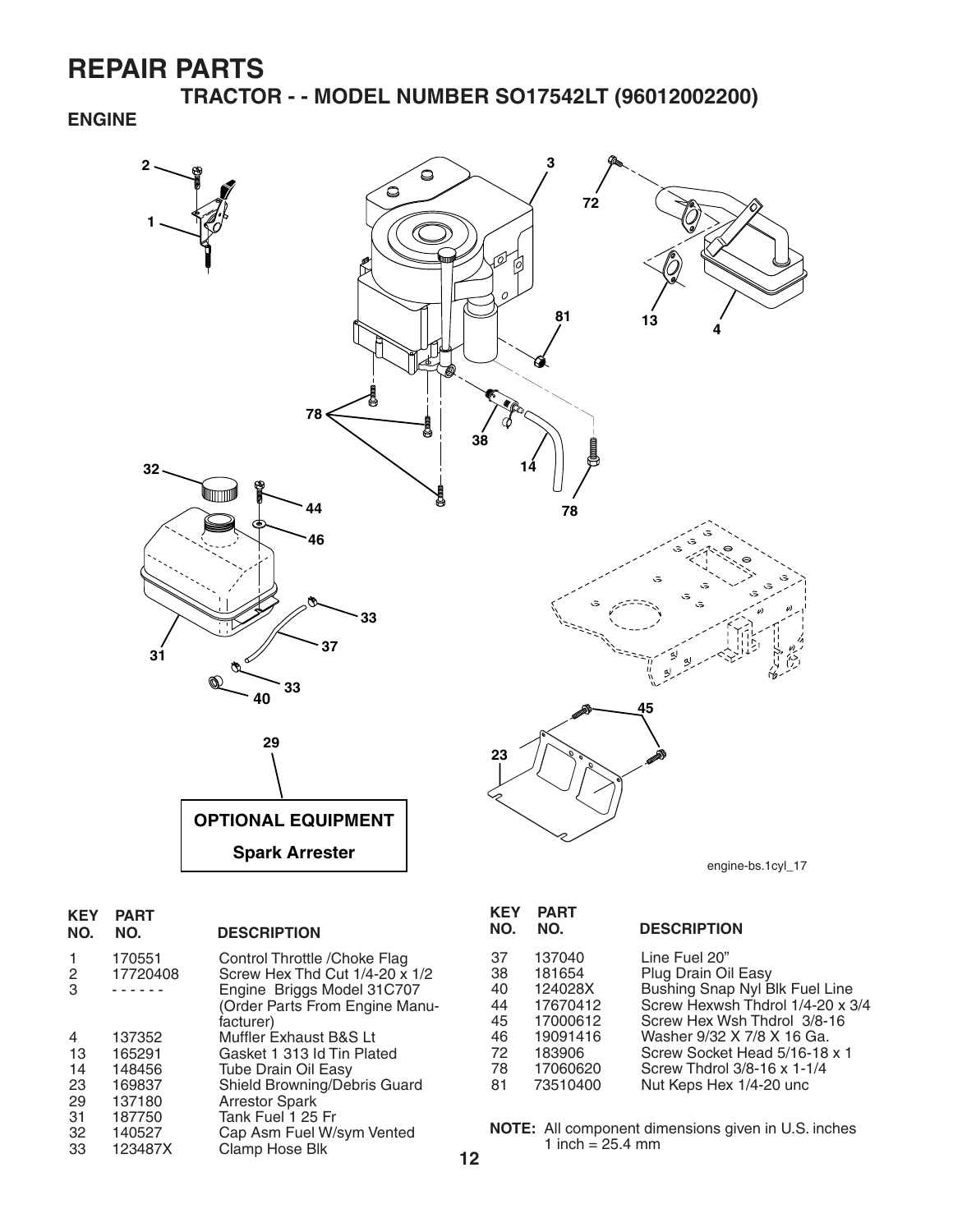**TRACTOR - - MODEL NUMBER SO17542LT (96012002200) SEAT ASSEMBLY**



| <b>KEY</b><br>NO. | <b>PART</b><br>NO. | <b>DESCRIPTION</b>                   |
|-------------------|--------------------|--------------------------------------|
| 1<br>2            | 175389<br>140551   | Seat<br>Bracket Pnt Pivot Seat (blk) |
| 3                 | 188978             | Bolt                                 |
| 4                 | 189116             | Washer 13/32 x 1 x 10 Ga.            |
| 5                 | 184774             | Clip Push-In Hinged                  |
| 6                 | 73800600           | Nut                                  |
| 7                 | 124181X            | Spring Seat Cprsn 2 250 Blk Zi       |
| 8                 | 17000616           | Screw 3/8-16 x 1.5                   |
| 9                 | 19131614           | Washer 13/32 x 1 x 14 Ga.            |
| 10                | 182493             | Pan Pnt Seat (blk)                   |
| 12                | 174648             | <b>Bracket Pnt Mounting Switch</b>   |
| 13                | 121248X            | Bushing Snap Blk Nyl 50 ld           |
|                   |                    |                                      |

| <b>KEY</b><br>NO.                                        | <b>PART</b><br>NO.                                                                                            | <b>DESCRIPTION</b>                                                                                                                                                                                                                                                                  |
|----------------------------------------------------------|---------------------------------------------------------------------------------------------------------------|-------------------------------------------------------------------------------------------------------------------------------------------------------------------------------------------------------------------------------------------------------------------------------------|
| 14<br>15<br>16<br>17<br>21<br>22<br>23<br>24<br>25<br>26 | 72050412<br>134300<br>121250X<br>123976X<br>171852<br>73800500<br>71110814<br>19171912<br>127018X<br>10040800 | Bolt Rdhd Sht Nk 1/4-20 x 1-1/2<br>Spacer Split 28 x 96 Yel Zinc<br>Spring Cprsn 1 27 Blk Pnt<br>Nut Lock 1/4 Lge Flg Gr. 5 Zinc<br>Bolt Shoulder 5/16-18 unc Blkz-2A<br>Nut<br><b>Bolt Hex Black</b><br>Washer 17/32 x 1-3/16 x 12 Ga.<br>Bolt Shoulder 5/16-18 x 62<br>Lockwasher |
| NOTE·                                                    |                                                                                                               | All component dimensions given in LLS inches                                                                                                                                                                                                                                        |

13 121248X Bushing Snap Blk Nyl 50 Id **NOTE:** All component dimensions given in U.S. inches 1 inch = 25.4 mm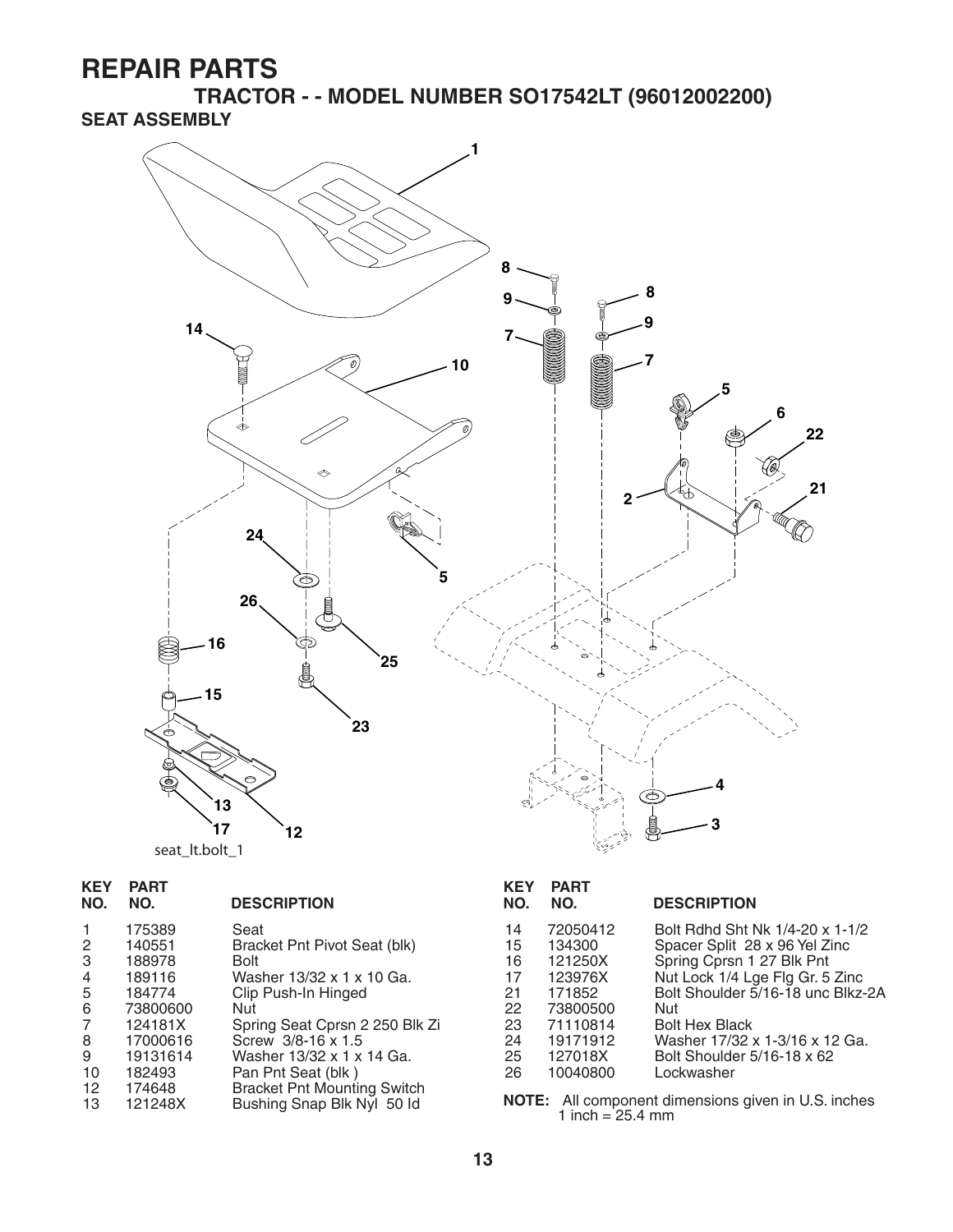**TRACTOR - - MODEL NUMBER SO17542LT (96012002200) MOWER DECK**

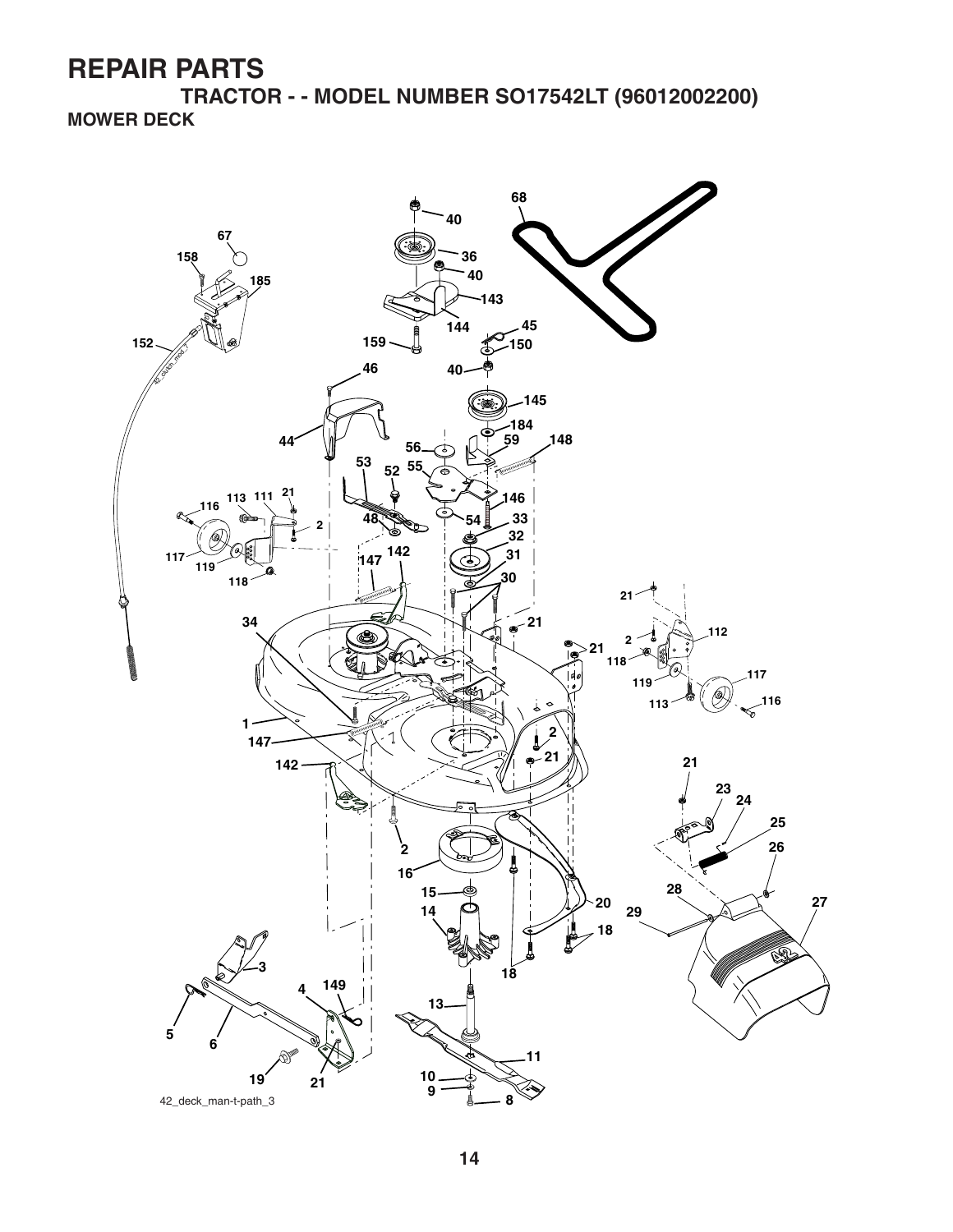#### **TRACTOR - - MODEL NUMBER SO17542LT (96012002200) MOWER DECK**

| <b>KEY</b><br>NO. | <b>PART</b><br>NO. | <b>DESCRIPTION</b>                                        | <b>KEY</b><br>NO. | <b>PART</b><br>NO. | <b>DESCRIPTION</b>                                         |
|-------------------|--------------------|-----------------------------------------------------------|-------------------|--------------------|------------------------------------------------------------|
| 1                 | 165892             | Mower Deck Assembly, 42"                                  | 46                | 137729             | Screw, Thdrol 1/4-20 x 5/8 T                               |
| 2                 | 72140506           | <b>Bolt</b>                                               | 48                | 133944             | Washer, Hardened                                           |
| 3                 | 138017             | Bracket Asm Fr. Sway Bar 3/42                             | 52                | 139888             | Bolt, Shoulder 5/16-18 unc                                 |
| 4                 | 165460             | Bracket Asm Deck 42" Sway Bar                             | 53                | 184907             | Arm Assembly, Pad, Brake                                   |
| 5                 | 4939M              | <b>Retainer Spring</b>                                    | 54                | 178515             | Washer, Hardened                                           |
| 6                 | 178024             | <b>Bar Sway Deck</b>                                      | 55                | 155046             | Arm, Idler                                                 |
| 8                 | 850857             | Bolt 3/8-24 x 25 Gr. 8 patched                            | 56                | 165723             | Spacer, Retainer                                           |
| 9                 | 10030600           | Washer, Lock                                              | 59                | 141043             | Guard TUV Idler                                            |
| 10                | 140296             | Washer, Hardened                                          | 67                | 106932X            | Knob                                                       |
| 11                | 134149             | (The following blades are available)                      | 68<br>111         | 144959<br>179292   | V-Belt, 42" Mower                                          |
|                   |                    | Blade, 42" Mulching Std                                   |                   |                    | <b>Bracket Wheel Gauge LH</b>                              |
|                   |                    | (For mulching mowers only)<br>Blade, 42" Mulching Premium | 112<br>113        | 179293             | <b>Bracket Wheel Gauge RH</b><br>Bolt 5/6-18 hex WSH HD    |
| - -               | 139775             | (For better wear when mulching                            | 116               | 17000510<br>4898H  | <b>Bolt Shoulder</b>                                       |
| - -               | 138971             | Blade, 42" Hi-Lift                                        | 117               | 188606             | <b>Wheel Gauge</b>                                         |
|                   |                    | (For bagging or discharging)                              | 118               | 73930600           | Nut Cernter lock 3/8-16 UNC                                |
| 13                | 137645             | Shaft Assembly, Mandrel, Vented                           | 119               | 19121414           | Washer 3/8-7/8 x 14 Ga.                                    |
| 14                | 128774             | Housing, Mandrel, Vented                                  | 142               | 165890             | Arm Spring Brake Mower                                     |
| 15                | 110485X            | Bearing, Ball, Mandrel                                    | 143               | 157109             | Bracket Arm Idler 42"                                      |
| 16                | 174493             | Stripper, Mandrel Deck                                    | 144               | 158634             | Keeper Belt 42" Clutch Cable                               |
| 18                | 72140505           | Bolt, Carriage 5/16-18 x 5/8                              | 145               | 165888             | Pulley Idler Flat                                          |
| 19                | 132827             | Bolt, Shoulder                                            | 146               | 171977             | <b>Bolt Carriage Idler</b>                                 |
| 20                | 159770             | Baffle, Vortex                                            | 147               | 131335             | <b>Spring Extension</b>                                    |
| 21                | 73680500           | Nut                                                       | 148               | 169022             | Spring Return Idler                                        |
| 23                | 177563             | Bracket, Deflector Mower 42"                              | 149               | 165898             | <b>Retainer Spring Yellow</b>                              |
| 24                | 105304X            | Cap, Sleeve 80 x 112 Blk Mower                            | 150               | 19091210           | Washer 9/32 x 3/4 x 10 Ga.                                 |
| 25                | 123713X            | Spring, Torsion, Deflector 2 52                           | 152               | 169676             | Clutch Cable 42"                                           |
| 26                | 110452X            | Nut, Push Phos & Oil                                      | 158               | 17720408           | Screw Hex Thd Cut 1/4-20 x 1/2                             |
| 27                | 130968X428         | Shield, Deflector 42" Blk                                 | 159               | 72140614           | Bolt Rdhd Sqn 3/8-16 unc x 1-3/4                           |
| 28                | 19111016           | Washer 11/32 x 5/8 x 16 Ga.                               | 184               | 19131410           | Washer 13/32 x 7/8 x 10 Ga.                                |
| 29                | 131491             | Rod, Hinge 42" 6 75 W/G                                   | 185               | 188234             | Head Asm Cable Clutch                                      |
| 30                | 173984             | <b>Screw Thdrol Washer Head</b>                           | $ -$              | 130794             | <b>Mandrel Assembly (Includes</b>                          |
| 31                | 187690             | Washer, Spacer Mower Vented                               |                   |                    | Housing, Shaft and Shaft Hard-                             |
| 32                | 153535             | Pulley, Mandrel                                           |                   |                    | ware Only-Pulley Not Included)                             |
| 33                | 178342             | Nut, Toplock 9/16 Flange                                  | $\sim$ $\sim$     | 171491             | Replacement Mower, Complete                                |
| 34                | 72110612           | <b>Bolt</b>                                               |                   |                    |                                                            |
| 36                | 131494             | Pulley, Idler, Flat                                       |                   |                    |                                                            |
| 37                | 19131316           | Washer 13/32 x 13/16 x 16 Ga.                             |                   |                    |                                                            |
| 40                | 73900600           | Nut                                                       |                   |                    |                                                            |
| 44                | 140088             | Guard, Mandrel, LH                                        |                   |                    | <b>NOTE:</b> All component dimensions given in U.S. inches |
| 45                | 4497H              | Retainer                                                  |                   | 1 inch = $25.4$ mm |                                                            |